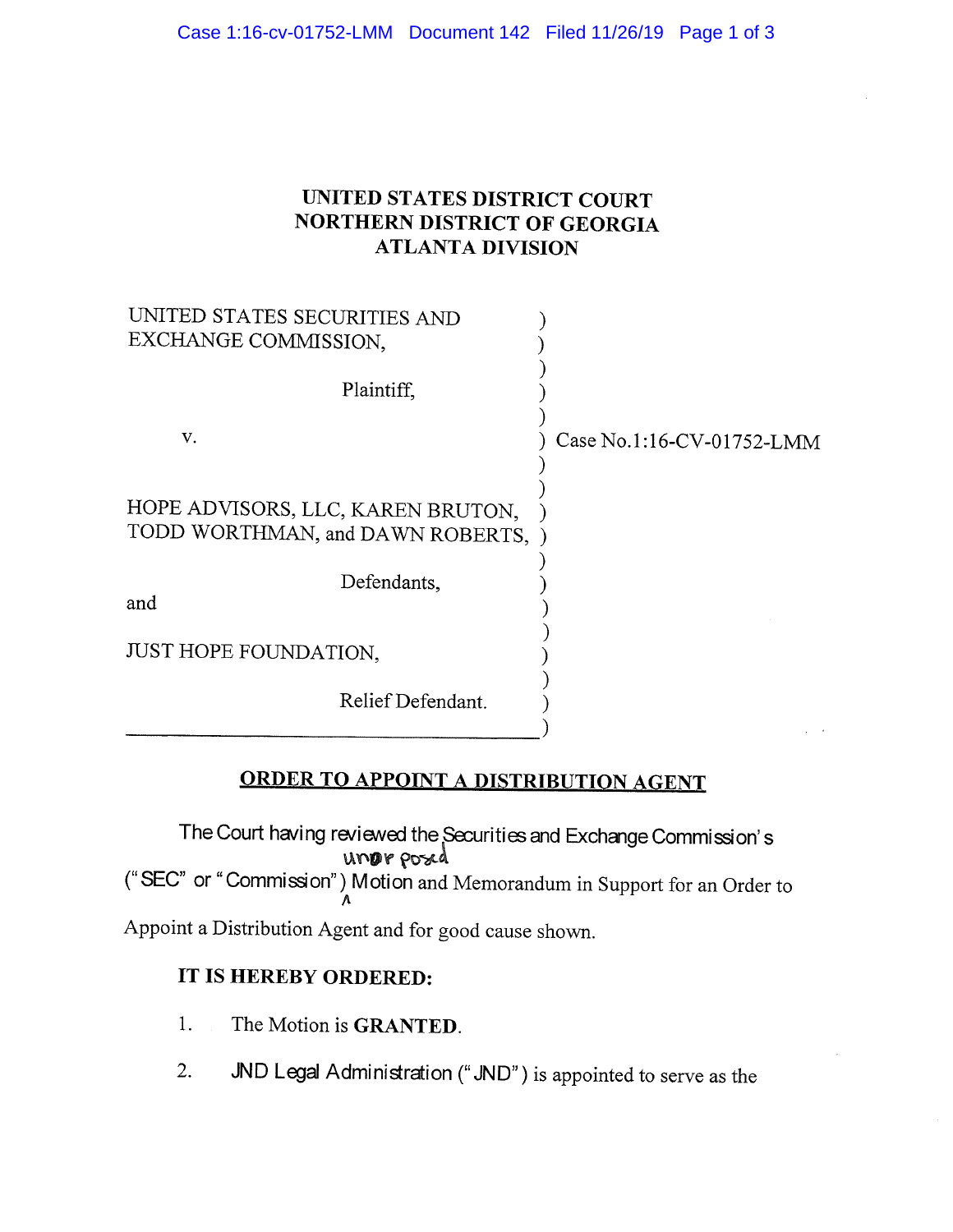Distribution Agent of the Fair Fund in this matter, pursuant to the terms of a distribution plan to be approved by this Court (the "Plan"). JND shall coordinate with the Court-appointed Tax Administrator, Miller Kaplan Arase LLP, to ensure that the Fair Fund, a Qualified Settlement Fund (" QSF" ) under Section 468B(g) of the Internal Revenue Code, and related regulations, 26 C.F.R. §§ 1.468B-1 through 5, complies with all related legal and regulatory requirements, including but not limited to, satisfying any reporting or withholding requirements imposed on distributions from the QSF.

3. JND shall invoice all administrative fees and expenses incurred in the administration and distribution of the Fair Fund to the SEC for review and approval by the SEC. Any unresolved objections to an invoiced amount will be referred to the Court.

4. Within forty-five (45) days of the Court's approval of the Plan, JND will provide a status report, and thereafter, will provide additional reports and quarterly account statements within thirty (30) days after the end of every quarter. Moreover, once the Fair Fund has been transferred to an escrow account opened by JND as Distribution Agent, JND will include with its quarterly reports a quarterly accounting report in a format to be provided by the SEC. The status report and quarterly accounting report will inform the Court and the SEC of the activities and

 $\overline{2}$